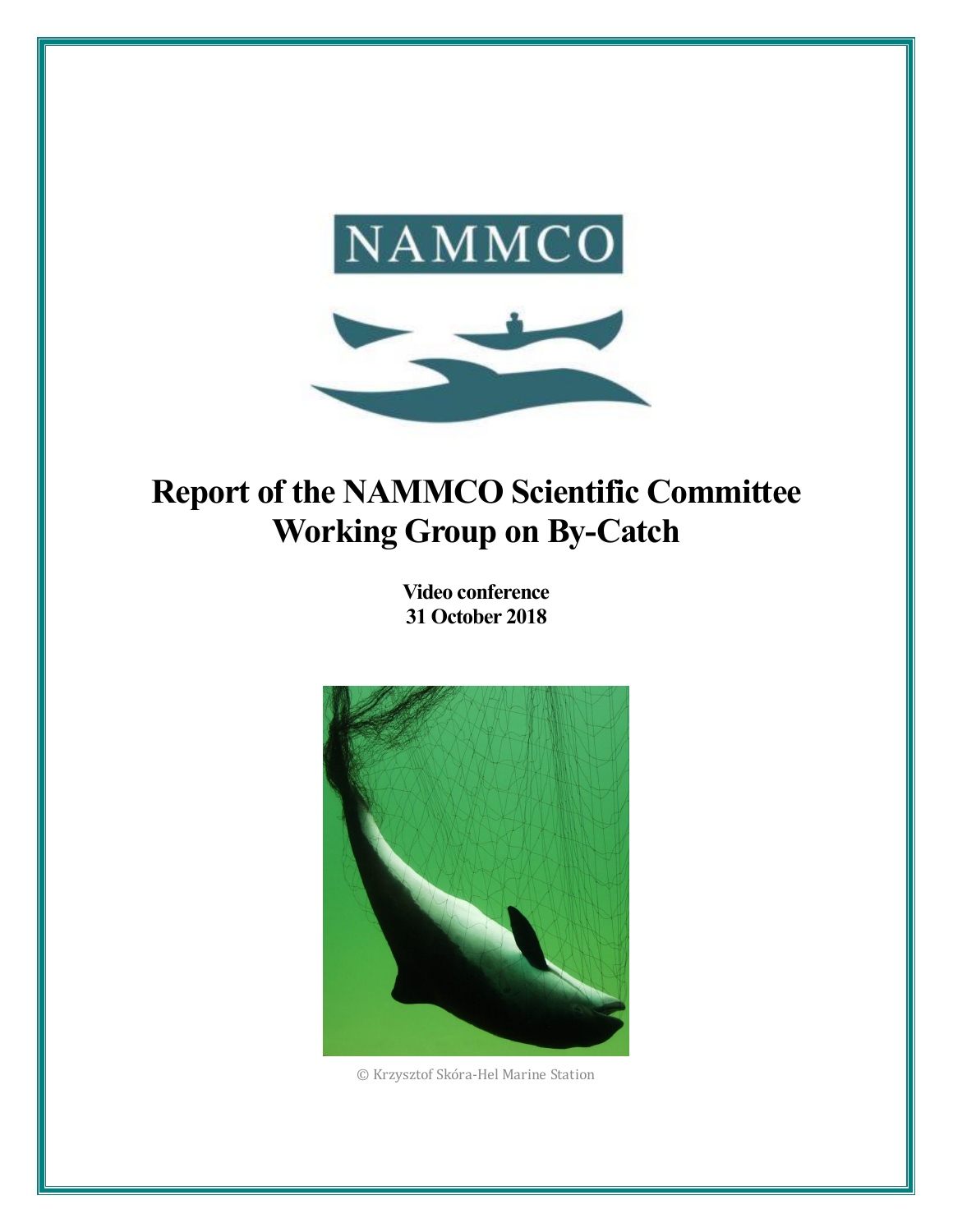#### **Please cite this report as:**

NAMMCO-North Atlantic Marine Mammal Commission (2018) Report of the NAMMCO Scientific Working Group on By-catch, October 2018. Available at https://nammco.no/topics/sc-working-group-reports/

## **NAMMCO**

*Postbox 6453, Sykehusveien 21-23, N-9294 Tromsø, Norway, +47 77687371, nammco-sec@nammco.no, www.nammco.no, [www.facebook.com/nammco.no/,](http://www.facebook.com/nammco.no/)* [https://twitter.com/NAMMCO\\_sec](https://twitter.com/NAMMCO_sec)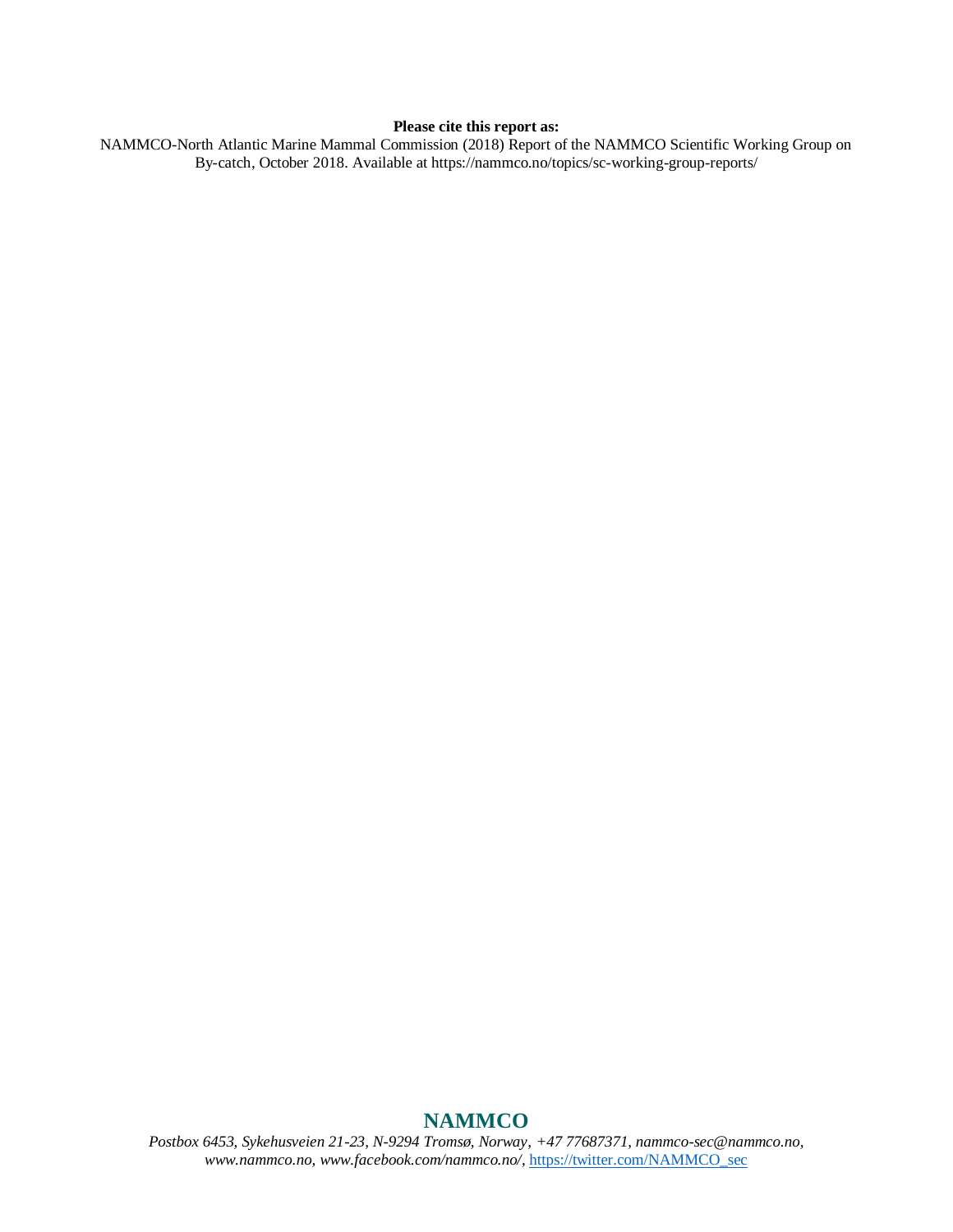The **NAMMCO Scientific Committee Working Group on By-Catch** held a video conference on 31 October 2018. The Working Group was convened by Geneviève Desportes (NAMMCO Secretariat) and chaired by Kimberly Murray (NOAA, US, Invited Expert). A list of participants is contained in Appendix 1. Simon Northridge (UK, Invited Expert) could not participate to the meeting, but had provided comments on the documents to be reviewed ahead of the meeting.

## **1 OPENING REMARKS**

General Secretary Geneviève Desportes welcomed the delegates to the meeting on behalf of NAMMCO.

This meeting was a follow up of the April meeting. The specific task for this was to review the updated analysis of the Icelandic and Norwegian by-catch data in response to the recommendation of the WG formulated at its 2017 meeting (Iceland and Norway) and at its 2018 April meeting (Iceland) as well the implementation of the recommendations addressed to the Faroe Islands at the 2017 meeting and reiterated at the April 2018 meeting, with the order of priority defined under point 4.

Chair Kimberly Murray (NOAA, Invited Expert) welcomed the participants to the third meeting of the NAMMCO By -Catch Working Group (BYCWG), which follow up on the discussions from the two first meetings.

#### **2 ADOPTION OF AGENDA**

The draft agenda (Appendix 2) was adopted without changes.

#### **3 APPOINTMENT OF RAPPORTEURS**

Solveig Enoksen and Geneviève Desportes from the Secretariat were appointed as rapporteurs, with the help of participants where needed.

#### **4 TERMS OF REFERENCE**

ToRs for the meeting were the following, given in order of priority and depending on time:

Review of the

- Icelandic by-catch estimate for cod gillnet (porpoises and seals)
- Norwegian by-catch estimate (porpoises and seals) for the ten-year period 2006-2015
- Faroese update on progress in implementation of the WG recommendations from May 2017
- Parties updates on the collation of effort and by-catch reporting from foreign vessels fishing in national waters (WG recommendation from April 2018).

The WG dealt with point 1, point 2 for harbour porpoise by-catch, got a short update on point 3 and did not have time to deal with point 4.

The upcoming NAMMCO meetings that are relevant for the Working Group on By-Catch are the Joint IMR/NAMMCO International Workshop on the Status of Harbour Porpoises in the North Atlantic (WSHPNA) on 3-7 December 2018, and the next meeting of the Coastal Seals Working Group in spring 2020. As the Workshop is coming up shortly, the WG should aim at providing estimates, at least preliminary, of harbour porpoise by-catch for Iceland and Norway.

## **5 REVIEW OF AVAILABLE DOCUMENTS AND DATA**

Documents available for the meeting are listed in Appendix 3.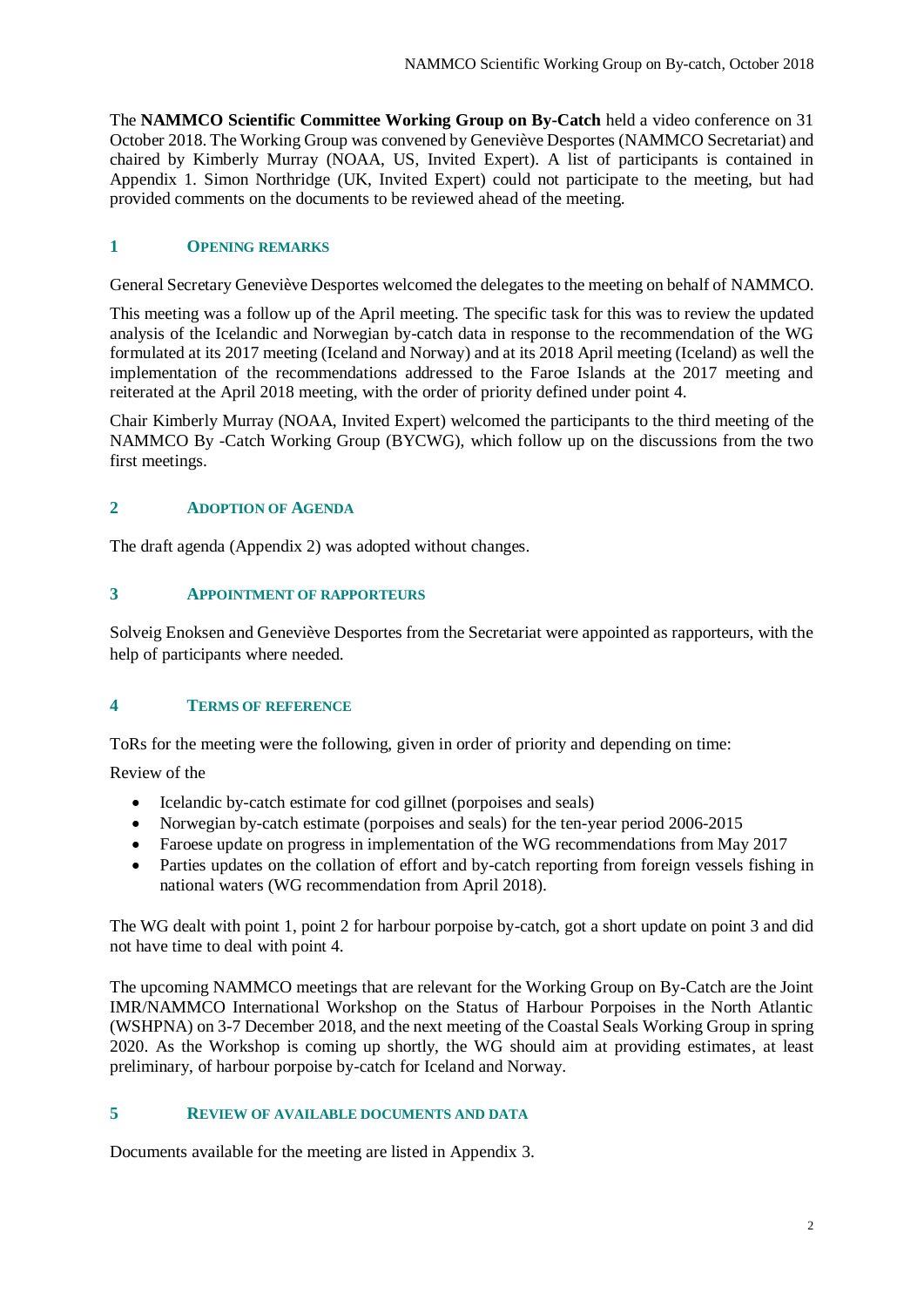## **6 ICELAND**

Sigurðsson (Iceland) reviewed document **SC/25/BYCWG/03** presenting three revised and updated estimates of by-catch, which included the estimate presented before (stratification by statistical square and month based on survey data from 2013-2016), as well as two new non-stratified estimates based on data from inspectors and the Survey data, respectively, from 2013-2017.

#### **Author's summary**

The main changes made were due to requests from the working group and those include a map showing fishing effort in gillnets (Figure 1c), map showing the area sampled during the cod gillnet survey (Figure 2), fishing effort by month (Table 2), inclusion of fishery inspector data, inclusion of data from 2017, and two new methods of analysis. Previously presented analysis based on spatially stratified cod gillnet survey data adjusted for seasonality in abundance was then included for comparison.

The first analysis was a raw non-stratified method, using cod survey data raised by effort, while the second analysis was done the same way except fishery inspector data was used instead of the survey data. These two analyses were then compared with the previously presented analysis and logbook records.

The most common bycaught marine mammal was harbour porpoise, in the survey, records by inspectors and logbook records, followed by several seal species that were much rarer than porpoises in the three sources of data (with notable exception of the logbook records that reported similar numbers of harbour seals and harbour porpoise). The results of the two analyses/raising methods based on the survey data were largely similar, both for porpoises and seals, while the analysis based on inspector data and logbook records resulted in much lower values.

Raised porpoise numbers in the analyses based on the gillnet survey data were around 1800 porpoises annually, which is similar to the study by Pálsson et al (2015), which reported 1600 porpoises caught annually from 2009-2013. Meanwhile, the raised porpoise estimate based on the 2014-2017 inspector data was 223 porpoises annually and around 35 porpoises were reported annually by the fleet in logbooks.

Harbour seals and grey seals were reported in log books, but very uncommon in both survey and inspector data, this could be a misidentification issue.

## **Overview of estimates compared to BYCWG April 2018**

Recommendations from BYCWG 2018 are listed in Section 9.1.2.1. Some of these recommendations were incorporated into the updated report (SC/25/BYCWG/03) provided to the WG. The WG recommended that 2017 data be included from the April cod gillnet Survey. The 2017 data were included in 2 of the 3 estimation approaches reported; however, 2017 data were not included in the approach which stratified by statistical square and month. The WG recommended that observer data be explored to check the assumption that porpoises are only "available" in March-June. These data were provided and demonstrated that porpoises also caught in Feb-April. The WG recommended that cod gillnet fishing effort be provided by month to see if it was low in months outside of April - June; these data were provided and showed that fishing effort is as high or higher compared to April – June. Lastly, the WG recommended that a map of cod gillnet bycatch and effort be provided. A map of effort was provided but did not include reported bycatch.

#### **6.1 Comments and discussion of by-catch of harbour porpoises in cod gillnets**

Written comments on the Icelandic estimates were provided by WG members. While discussion around some of these comments are captured in this report, the WG **recommended** that responses to each set of comments be circulated by Iceland to WG members prior to the next meeting.

The WG expressed concern that the April cod gillnet Survey (called Survey onwards) data, which are being used to infer bycatch rates over the entire coastline throughout the year, may not be representative of fishing effort in other times and areas.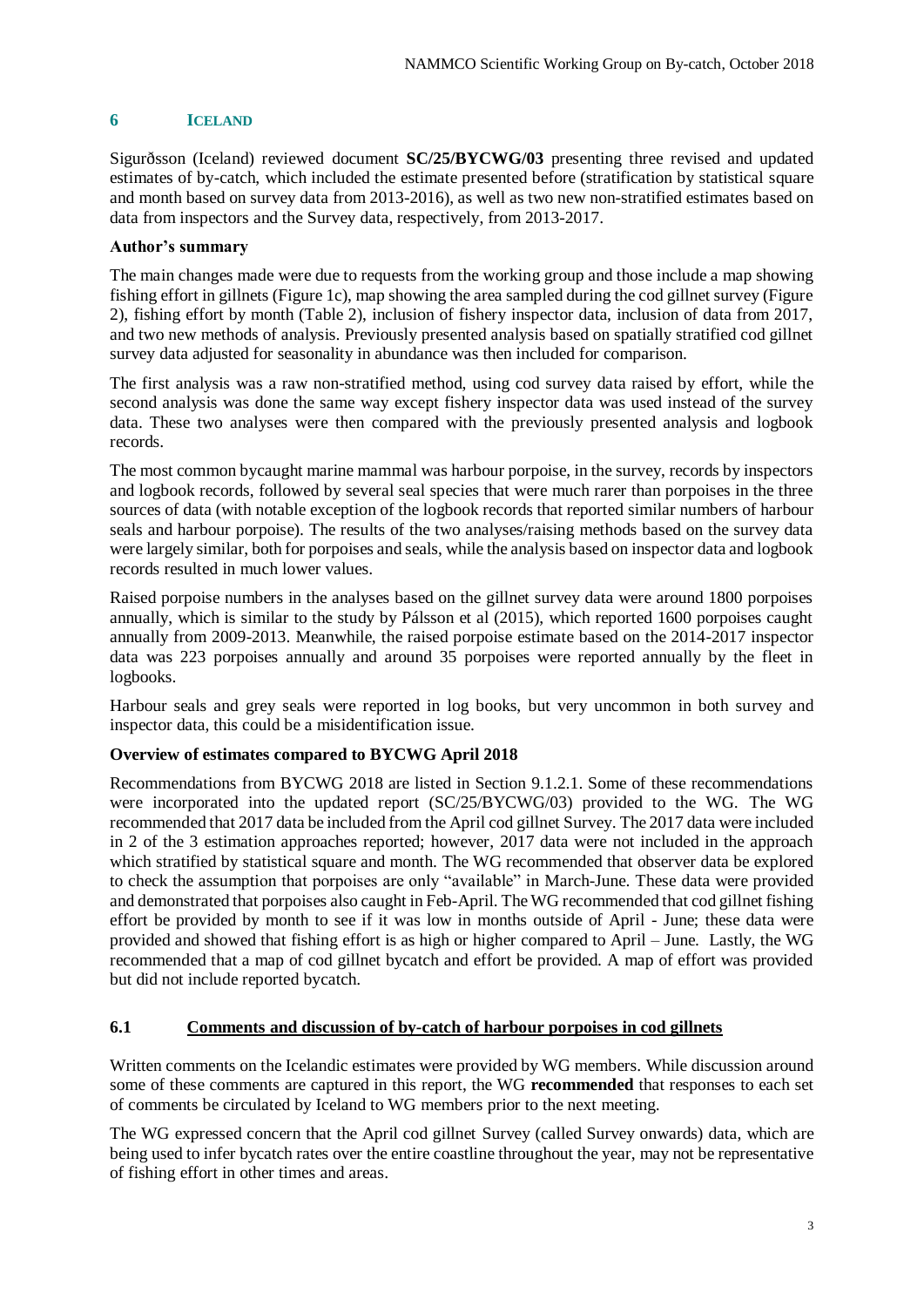There were questions regarding how representative the cod Survey is to the rest of the fishery. For instance, the WG noted that a high by-catch of fulmars is reported in the Survey data, while such bycatch is not present in the inspectors<sup>1</sup> data. This suggests that the Survey effort could be fishing different mesh, or perhaps different areas, compared to the rest of the fleet. Sigurðsson explained that the fishing fleet do not gut the fish on deck while setting the nets, while this is done during the Survey. Gutting the fish attracts more birds, resulting in a higher by-catch rates of birds. The Survey uses the same gear as the rest of the fleet, a mix of mesh 8/9" to catch cod (to be salted) and mesh 6/7" for smaller fish.

The Survey (which uses regular gillnetting vessels) fishes in an area used by the fleet, but in the second half of April the fleet does not fish there because of seasonal closures around Iceland to protect the spawning cods (closure periods: West 1-21/04; North 15-30/04, South West 12-21/04). This means that the Survey has access to porpoises that would not be available to the fleet, although 5 out of 10 porpoises recorded by inspectors were recorded in April and 10 out of 134 logbook entries. Only in the North and in the Southwest do the fleet and the survey overlap in the first half of April. Therefore, the WG was concerned that the survey data (with an effort corresponding to 1% of that of the fleet) may not represent normal fishing activity, because part of the fleet cannot fish in the same area.

For the non-stratified estimates and the stratified estimates where bycatch rates have been adjusted by the abundance index, the April bycatch rate calculated from the Survey is assumed to be the same in all other months. This relies on the assumption that the Survey is representative of commercial effort in other months. However, although April is by far the highest month if inspector data is used, there are higher reported bycatch of harbour porpoise in March from logbooks (as shared on the call) and higher fishing effort in the month of March, compared to April. Therefore, bycatch rates may vary by month.

The WG noted that the results of both the stratified and non-stratified estimates using the Survey data were very similar for harbour porpoises (1841 and 1836 porpoises a year respectively, Table 5 and Table 3). Given that the abundance of porpoise varies by month, it is surprising that the stratified estimate adjusted for porpoise abundance is nearly the same as the unstratified estimate. One would expect the stratified estimate to be lower as porpoises are not present in some months, but it was difficult to evaluate the stratified results from the summarized results presented.

The WG **recommended** that the bycatch rates be reported by month and statistical areas, adjusted for availability, to follow the derivation of the estimate reported in Table 3. If 2017 data could be added in at the same time, that would allow the WG to compare to the other 2 estimates which used the 2013- 2017 time series.

The WG **did not endorse** any of by-catch estimates presented for harbour porpoises in Iceland and the recommended analyses should be presented to the BYCWG at its next meeting before an estimate can be endorsed. The WG strongly **recommended** that detailed information on the calculations be provided in the next report, rather than the summary format provided, so that the bycatch estimates can be more easily appraised and recommendations made if necessary.

However, regarding the need for information on harbour porpoise by-catch rates off Iceland for the upcoming WSHPNA, the WG agreed that as an interim measure the stratified estimate presented here, i.e. 1841 porpoises a year, could be considered as an upper bound for the by-catch in cod gillnets for the period 2013-2017. This estimate presumes that April bycatch rates are indicative of activity in other months and is based on the porpoise availability index which might need some more tweaking. The WG is therefore concerned, that the harbour porpoise bycatch estimate for cod gillnet might be lower than the presented stratified estimate.

## **6.2 Comments and discussion on by-catch of seals in cod gillnets**

1

The WG found it difficult to evaluate the quality of the seal bycatch estimates due to the uncertainties in the species recorded in the data. There are discrepancies between the species reported and their relative proportions in the April Survey, by the inspectors and in the logbooks. For instance, the Survey

<sup>&</sup>lt;sup>1</sup> Icelandic fisheries inspectors correspond to what is called observers in other countries, but they have in Iceland the authority to fine or charge the vessels with criminal offenses.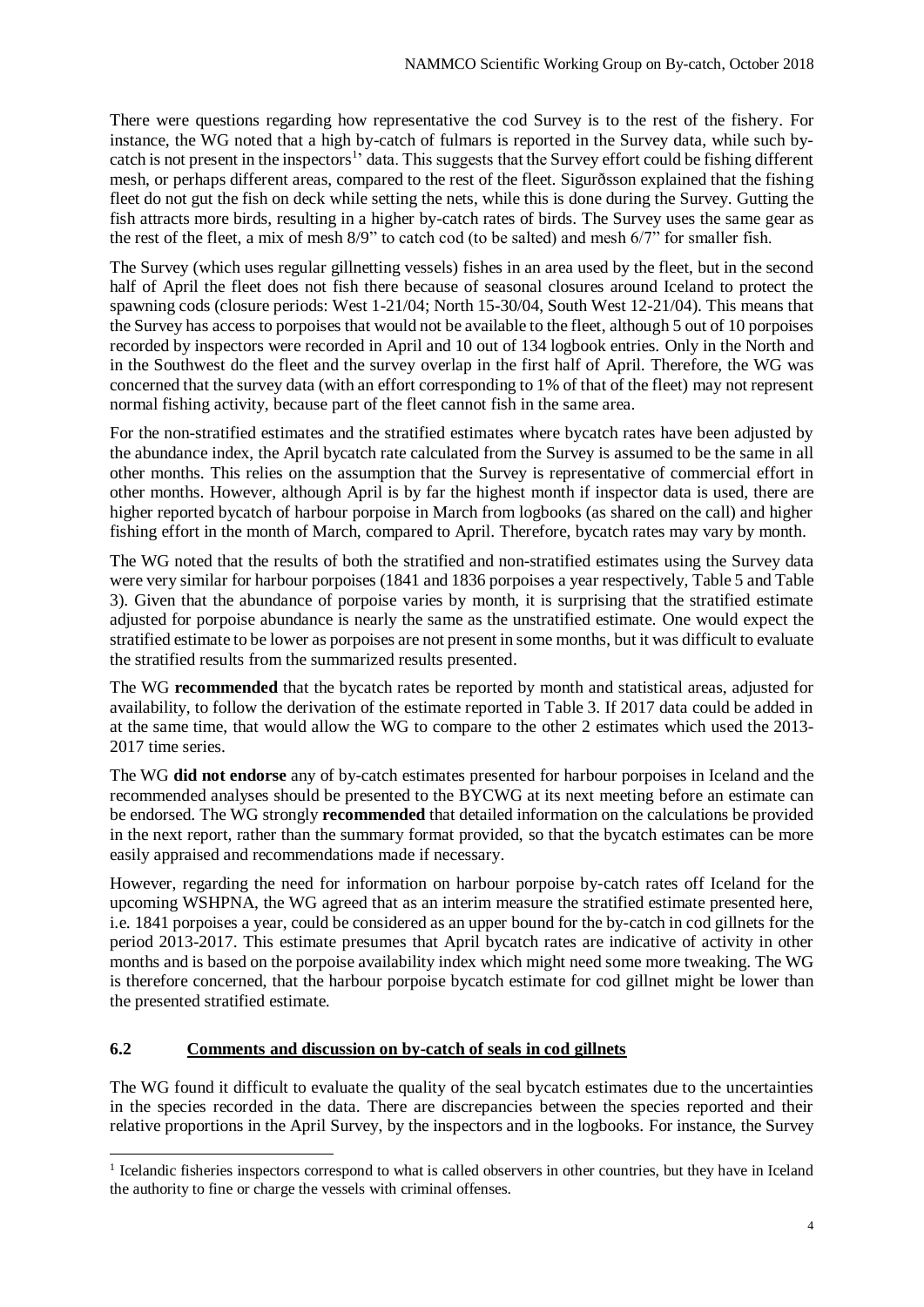reported only 1 harbour seal and 0 grey seal during 2014-2017; inspectors reported 1 harbour seal and 1 grey seal; logbooks reported an average of 33 harbour and 11 grey seals per year. Grey seals were reported in logbooks in April, so it is not because logbook data were collected in different months. Out of the 16 grey seals reported by the logbook, 11 were caught in April. This suggests estimates from the Survey or inspectors are under-estimates, or species ID in the logbooks are poorly recorded.

Harp and ringed seals are vagrant and thus exhibit an interannual variability in presence. This was also noted for Norway, where they have had only one harp seal by-caught in 2 years, while there were 60.000 by-caught in 1986/87 in gillnet fishing for migrating cod (Haug et al 1991).

There might also be a seasonal effect for some species. It could be interesting to look at market data if that is available to see when the different species were brought to the market. The difference between the inspectors' data and the Survey data may also come from the fact that any bycatch on the Survey is brought onboard, while the inspectors might not always see the by-catch event on the boat and the animals are not brought onboard for good identification.

Sigurðsson indicated he had more confidence in the species recorded in the Survey dataset, because the observers on those surveys are trained well in species ID. The fact that there are almost twice as many harbour seals in Iceland as there are grey seals, could also contribute to the zero by-catch estimate of grey seals, the zero not being a true zero but indicative of the seasonal sampling and limited effort.

If the Survey data are considered the best available with respect to the species of bycatch reported, the same issues as those mentioned for porpoise apply here. If April rates are not representative of bycatch in other months, either the stratified or non-stratified bycatch could be biased. There are likely not any other reliable data to use for seal estimates, so this caveat about April rates should be noted.

The WG **recommended** that the manuscript clarifies the stratification scheme and calculation used for seals (which is different than porpoise because a seal abundance index is not available). The WG recommended that the stratified estimates use data from 2014-2017, and that the estimates be reported for each stratum (as was recommended for the porpoise estimates) so the WG can understand the bycatch calculations.

It was pointed out that in Norway it is mostly young seals, less than a year, which are by-caught, which makes species identification even more difficult. The WG **recommended** that the species identification on the logbooks be improved, perhaps with a picture of the species at different life stages appearing when the species identification is to be entered in the logbook.

The WG **did not endorse** any of the by-catch estimates presented for seals in Iceland and the recommended analyses should be presented to the BYCWG at its next meeting before an estimate can be endorsed.

# **7 NORWAY**

Arne Bjørge introduced André Moan as his PhD student working on by-catch monitoring and mitigation. For this meeting, the focus would be on harbour porpoises. An estimate for the coastal seals will be prepared in time to be reviewed by the WG before the Coastal Seal WG in 2020.

## **7.1 Norwegian by-catch estimate for the ten-year period 2006-2015**

Moan reviewed documents **SC/25/BYCWG/04-06,** presenting the harbour porpoise by-catch estimate for 2006-2015 and addressed recommendations from the 2017 WG meeting.

#### **Authors' summary of their presentation**

#### GLM/GAM vs. stratified ratio approach

We used a stratified ratio and a modelling approach to estimate by catch rates. In the modelling approach, we tried modelling bycatch with Poisson, zero-inflated poisson (ZIP) and negative binomial (NB) distributions using GLMs. The model AIC comparisons and QQ plots suggested an NB model was the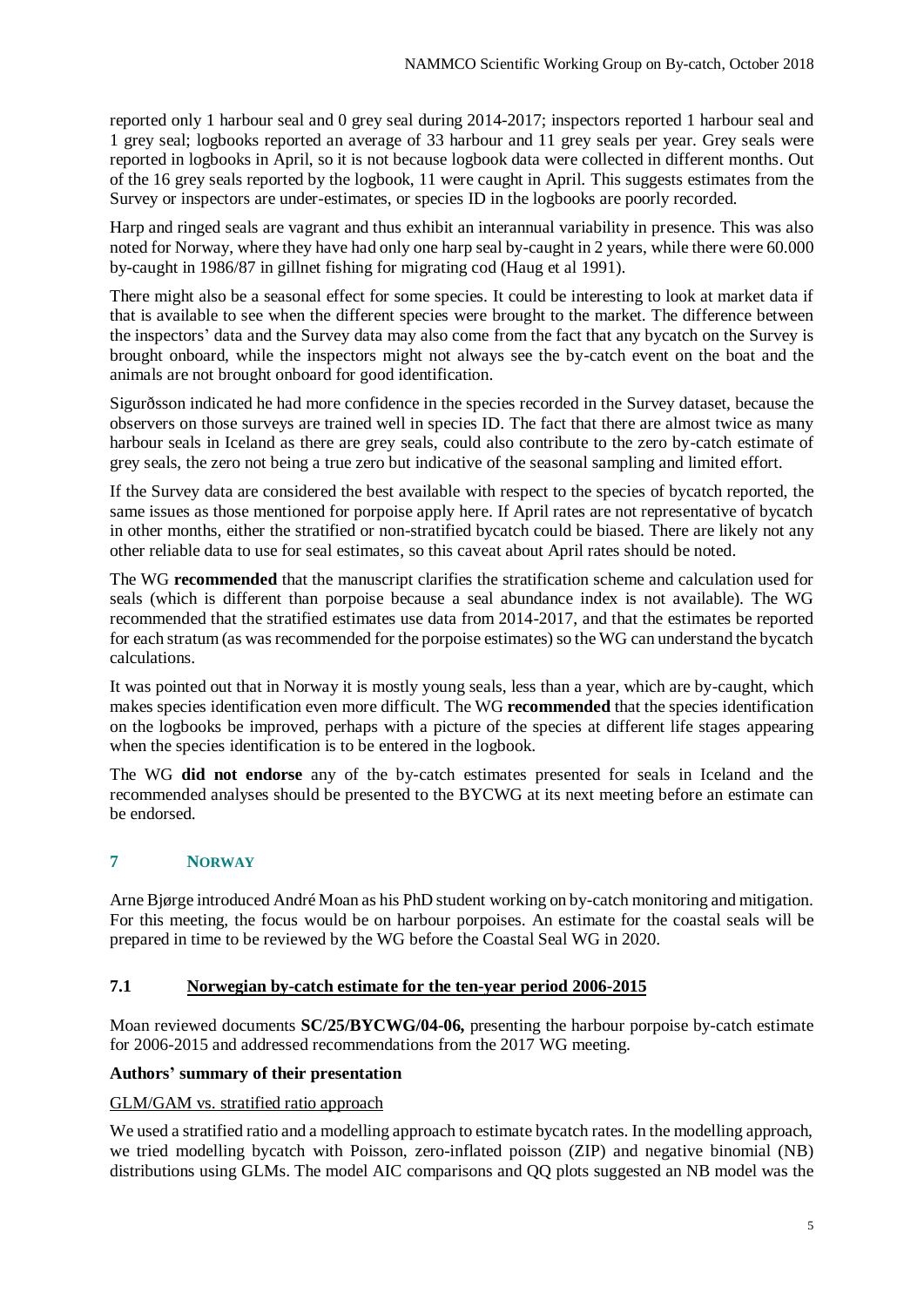best fit, but a Poisson model gave the most sensible predictions. We also think that vessels must be included in the models as a random effect to account for inter-vessel variation, and this has not been done yet. For these reasons, we believe that it is best to defer to the stratified ratio bycatch estimates until such a time that the modelling problems can be solved.

#### Estimating effort in the coastal fleet.

We used cod and monkfish landings from a subset of vessels from the coastal fleet of small vessels (< 15 m length overall) (henceforth "reference vessels", collectively comprising the "coastal reference fleet", the CRF) as a proxy for effort. Reference vessels provide detailed fish logs, including catch composition, number of nets, net mesh size, net soak time and fishing coordinates. Therefore, for these reference vessels, we could calculate CPUE directly. However, the data that we have been provided from the Norwegian Directorate of Fisheries only includes cod and monkfish landings summed over years, months and areas.

Ordinary (non-reference) vessels less than 15 m length do not provide detailed fish logs. It is our understanding that information about the number and mesh size of the nets used is not available for these vessels. As pointed out by the NAMMCO Working Group, gillnets catch a variety of species, and not just the ones intended. Using cod and monkfish landings as opposed to total landings would overestimate the bycatch rate. Therefore, total landings taken with "cod and monkfish nets" matched the type and quantity of landings sampled by the CRF used in the calculation of bycatch rates.

The reason that we opted to use only cod and monkfish catch is because we wanted to be able to apply the estimated bycatch rates from the CRF to the entire coastal fleet. To do this, we had to use information that was available in both sets of fish logs (i.e. fish logs from the CRF and from ordinary vessels). Therefore, it must be emphasized that our bycatch estimate is *only* for the Norwegian coastal cod and monkfish gillnet fisheries, and *not* for the entire coastal fisheries.

#### Stratification of data

In our models and in our ratio approach we stratified data according to one or more of three temporal variables (year and/or month or year and/or season) and one of two spatial variables (area or region). The cod and monkfish fisheries are distinctly seasonal, with the former occurring in the first half of the year and the latter in the last half of the year. We therefore divided the year into two seasons. Adjacent areas were combined into regions to model bycatch on a coarser scale. The nine areas used were of comparable sizes, and taken together, they covered the entire Norwegian coastline.

The distribution of vessels in the coastal reference fleet is such that each of these nine areas have at least two vessels. Fish landings from Directorate of Fisheries are also summed by these same areas. We therefore consider these nine statistical areas the finest possible (i.e. highest resolution) spatial scale by which we can model bycatch. We agree that it may have been possible to use other definitions of areas, based on biological assumptions, to estimate bycatch rates. But we think that the usability of such an estimate would be limited, because it would not be possible to use it to extrapolate to the entire coastal fishery fleet. As far as we know, non-reference vessels in the coastal fleet do not report fine positional data for their fishing activities.

#### Future work

We have been limited in our bycatch estimation to work with aggregated cod and monkfish landing data that we obtained from the Directorate of Fisheries. We intend to contact the Directorate of Fisheries to get a better overview of what data are available for non-reference vessels. In particular, whether it is possible to get individual fish logs associated with each vessel (anonymized), or in some aggregated form, so that the number of fishing trips or the number of hauls and associated fishing logs for individual vessels can be obtained. We would also like to determine to what extent information about the mesh sizes and number of nets used is available for non-reference vessels. We already know that the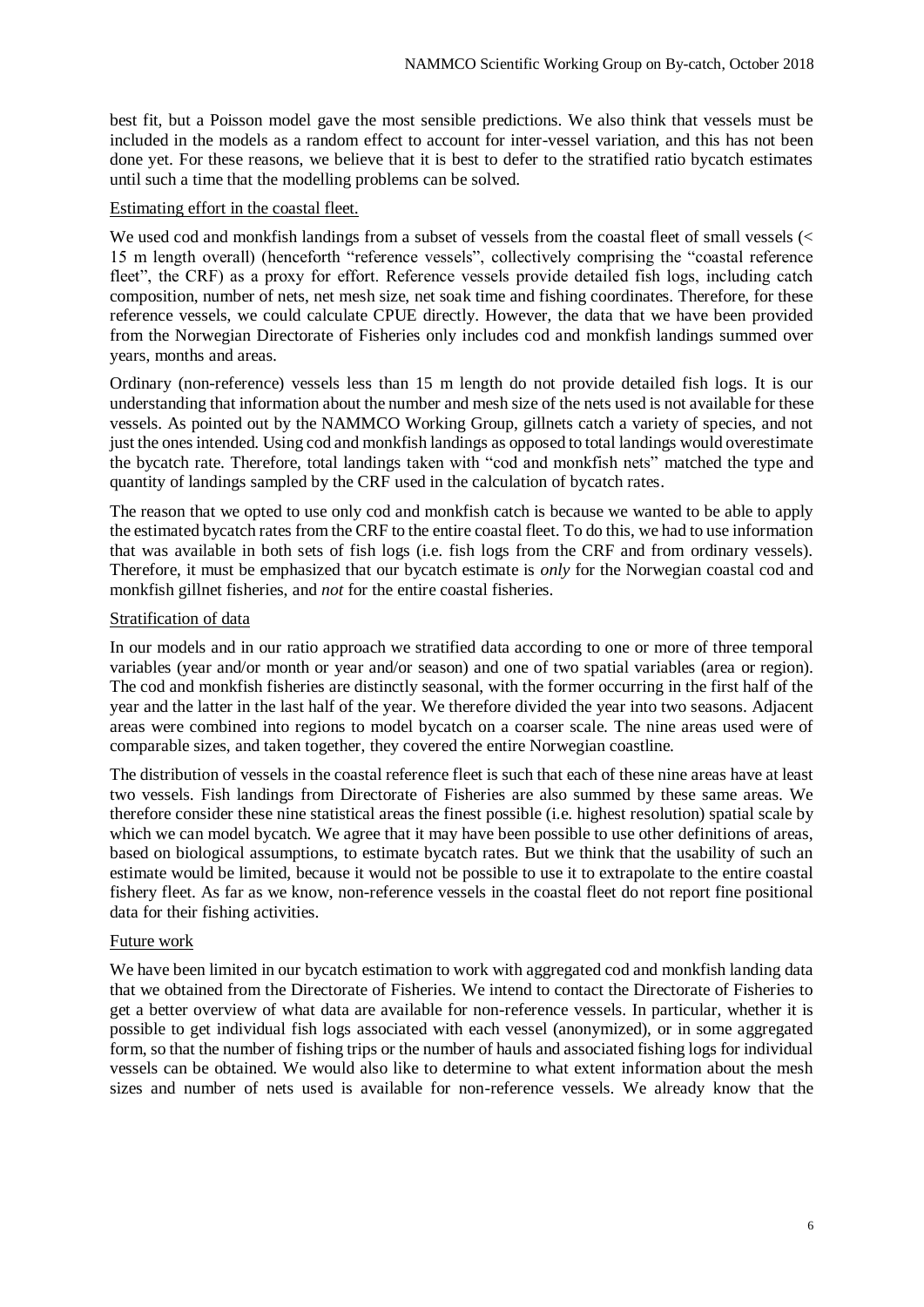Directorate of Fisheries have decided that, over the next four years, ALL vessels fishing in the coastal zone will be required to provide coordinates of fishing locations in their fish  $\log s^2$ .

Additionally, we will look into estimating bycatch rates for the entire coastal gillnet fishery, not just the cod and the monkfish fisheries. We believe that most harbour porpoises are bycaught in the cod and monkfish fisheries, but we know that bycatches do occur in other fisheries as well.

#### **WG comments and discussion**

1

Written comments on the Norwegian estimates were provided by WG members. While discussion around some of these comments are captured in this report, the WG recommends that responses to each set of comments be circulated by Norway to WG members prior to the next meeting.

Norway explained that they are still looking at cod and monkfish fisheries, using gill nets with mesh sizes 75-105 mm (cod) and 180 mm (monkfish). For each stratum, the rates and total bycatch is calculated separately for each fishery, then sum the estimates together when reporting total. For the rest of the fleet (non CRF vessels) they are using data from the logbooks as provided by the Directorate of Fisheries, using only monkfish and cod landings. However, while monkfish gillnets catch only monkfish, cod gillnets catch cod and some other species, but in smaller quantity. At least another fishery takes harbour porpoises, the lumpsucker fishery for which there are no data yet, but it is a seasonal fishery limited in time, area and effort.

Moan pointed out that the analysis only encompasses vessels <15 m. Norway can explore the possibility of including other vessel sizes with the Directorate of Fisheries, but there are restrictions on larger vessels fishing with gillnet in the coastal zone. The WG **recommended** that the possibility of including larger vessels be explored.

Landings were used to produce the estimates in Table 2 in doc **SC/25/BYCWG/04**, because until now this has been the only information available from the Directorate of Fisheries. The authors are presently investigating whether further information exists.

There are no good data on number of trips, as vessels <15 m are not required to report this. For the cod fishery, trip numbers could be assumed based on number of hauls, but this cannot be done for the monkfish fishery. Some fisheries only include one haul. The WG pointed out that this should be made clearer in the text.

The present approaches used to calculate the bycatch estimates in the CRF do not take into account variation between fishing vessels. Every haul is considered an independent observation. To explore a 'vessel effect', hauls should be grouped by fishing vessels, e.g. by adding the vessel as a random effect term in a GLMM. The WG **recommended** that the inter-vessel variation was explored and captured in the stratification and the model if further modelling was performed.

The WG **remained concerned** that the bycatch rates reflect only cod and monkfish landings, and not all landings caught in bottom-set gillnets with meshes ranging from 75-105mm (i.e. "cod"), or with 180mm (i.e. "monkfish"). The porpoise will get caught in the net regardless of what the net is catching, so rates could actually be lower if other fish species are caught in these mesh sizes (which it looks like they do from Appendix 3 in document #6). It is appropriate that only cod and monkfish landings were used to expand the rates to derive total bycatch, but it is difficult to evaluate whether total bycatch might actually be higher or lower without knowing the amount of total landings of all species. The WG **recommended** that this potential bias in the by-catch rate be acknowledged in the manuscript.

There is harbour porpoise bycatch occurring in other fisheries which are not included in the cod and monkfish bycatch estimate provided. The authors mention that 16% of harbour porpoises caught in the CRF data are "in other fisheries" (line 211 of document #4) but do not elaborate further. The authors should detail which other fisheries in the manuscript. The WG **recommended** to address this missing portion of bycatch (the 16% in other fisheries) in future analyses, as well as the by-catch in the lumpsucker fishery.

<sup>&</sup>lt;sup>22</sup> See article in Norwegian: [https://www.fiskeridir.no/Yrkesfiske/Nyheter/2018/0918/OEnsker-mer-data-fra](https://www.fiskeridir.no/Yrkesfiske/Nyheter/2018/0918/OEnsker-mer-data-fra-fiskeflaaten)[fiskeflaaten](https://www.fiskeridir.no/Yrkesfiske/Nyheter/2018/0918/OEnsker-mer-data-fra-fiskeflaaten)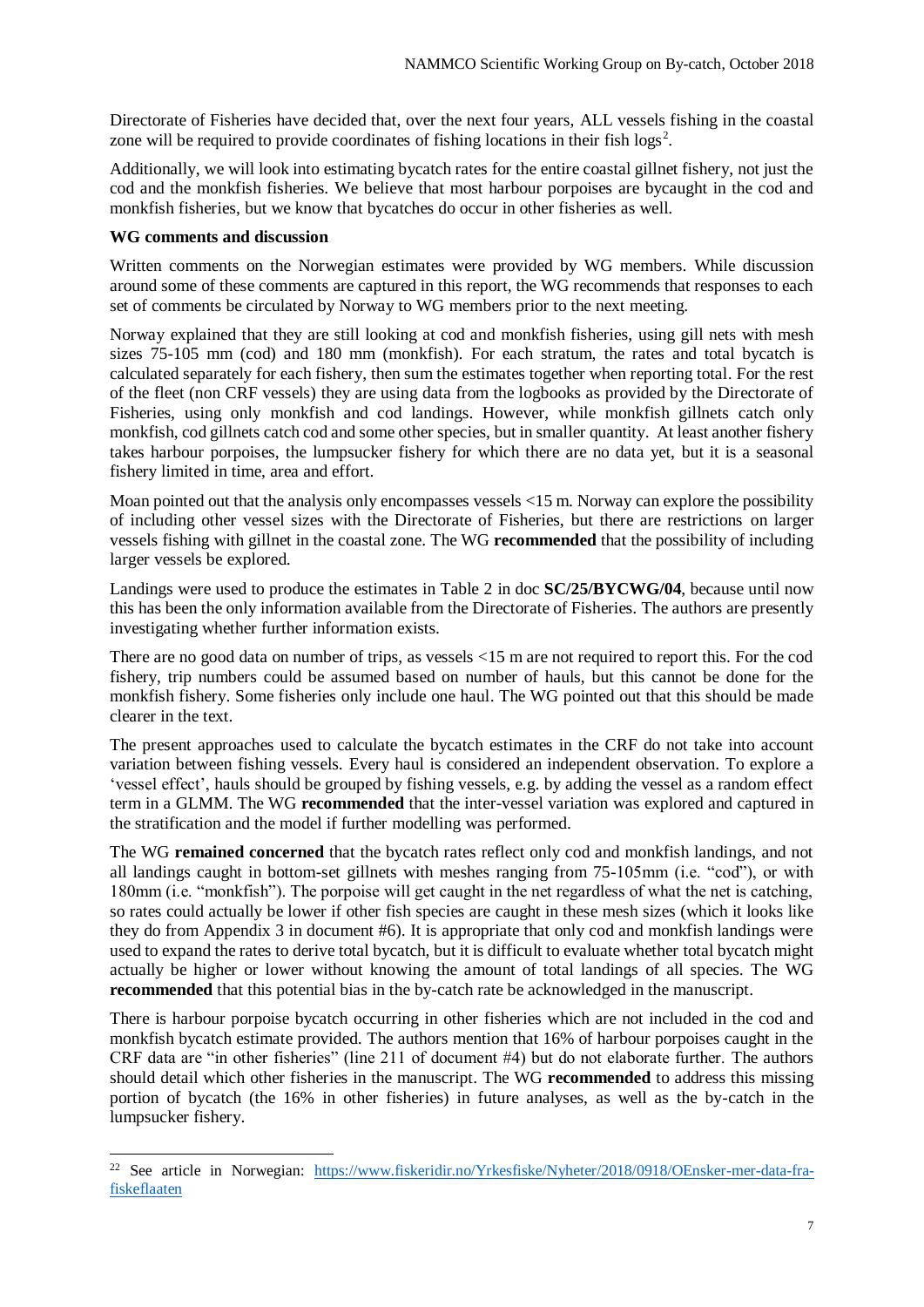It is not clear which unit of effort was used to produce the estimates in Table 2, either landings or trips. In line 114 of document #4, it mentions both. Comments were provided by the WG for improving the manuscript, including: a) specify that landings are used to provide the estimates in Table 2 (as only data are available from the Directorate of Fisheries); b) the stratification schemes listed should also explicitly mention whether year is used (as mentioned on line 161), as this is not explicit from lines 120-121.

Including year in the stratification scheme would account for annual changes in the bycatch rate due to variation in landings (apparent in Appendix 1, doc #6), and allow estimates to be reported out by year which provides some information about a trend (as asked to be provided by the WSHPNA). The WG **recommended** that year be including in the stratification if it had not been already.

The finest stratification level was area x month (which had a maximum estimated bycatch of 2926 porpoises). This may be over stratified, in which case further grouping by region and/or season seemed reasonable.

Acknowledging the caveats in document #1, the WG **agreed** that ratio estimates in Table 2 stratified by both time and area seemed reasonable to use for the WSHPNA but remains a **preliminary estimate, pending further review** as recommended by the WG. The WG **recommended** that a revised ratio estimate be presented to the WG at its next meeting. As there are some smaller fisheries that also bycatch harbour porpoises, although likely on a smaller scale, this will be an underestimate, which also needs to be underlined.

## **8 FAROE ISLANDS**

Mikkelsen gave an update on the Faroe Islands. There was not much to update, as the recommendations from May 2017 were not implemented yet.

One positive thing though was the placement of observers on the pelagic fleet for mackerel and blue whiting. These observers had in their protocol the mandatory reporting of marine mammal by-catch. The data gathered in summer 2018 had not been analysed yet.

The BYCWG noted this and reiterated the recommendations formulated at its 2017 and April 2018 meetings.

#### **9 RECOMMENDATIONS**

#### **9.1 Review of implementation of recommendations 2017 and 2018-April**

Due to time limitation and technical problem with the connection, the WG did not review in detail the implementation of previous recommendations but see under point 6. for Iceland

#### **9.1.1 Recommendations from BYCWG 2017 for Faroe Islands, Iceland and Norway**

## 9.1.1.1 Norway

#### **Harbour Porpoise**

The ratio estimates as presented in SC/24/BYC/Info07 be preferred over the model-based approaches for reasons mentioned above.

Revisions per the Technical Comments listed in Appendix 1, and that these be addressed and endorsed prior to the Harbour Porpoise WG Assessment in late 2018.

#### **Grey and Harbour Seals**

The ratio estimates as presented in SC/24/BYC/Info07 be preferred over the model-based approaches for reasons mentioned above.

Revisions per the Technical Comments listed in Appendix 1, and that these be addressed and endorsed prior to the Coastal Seals WG Assessment in 2019.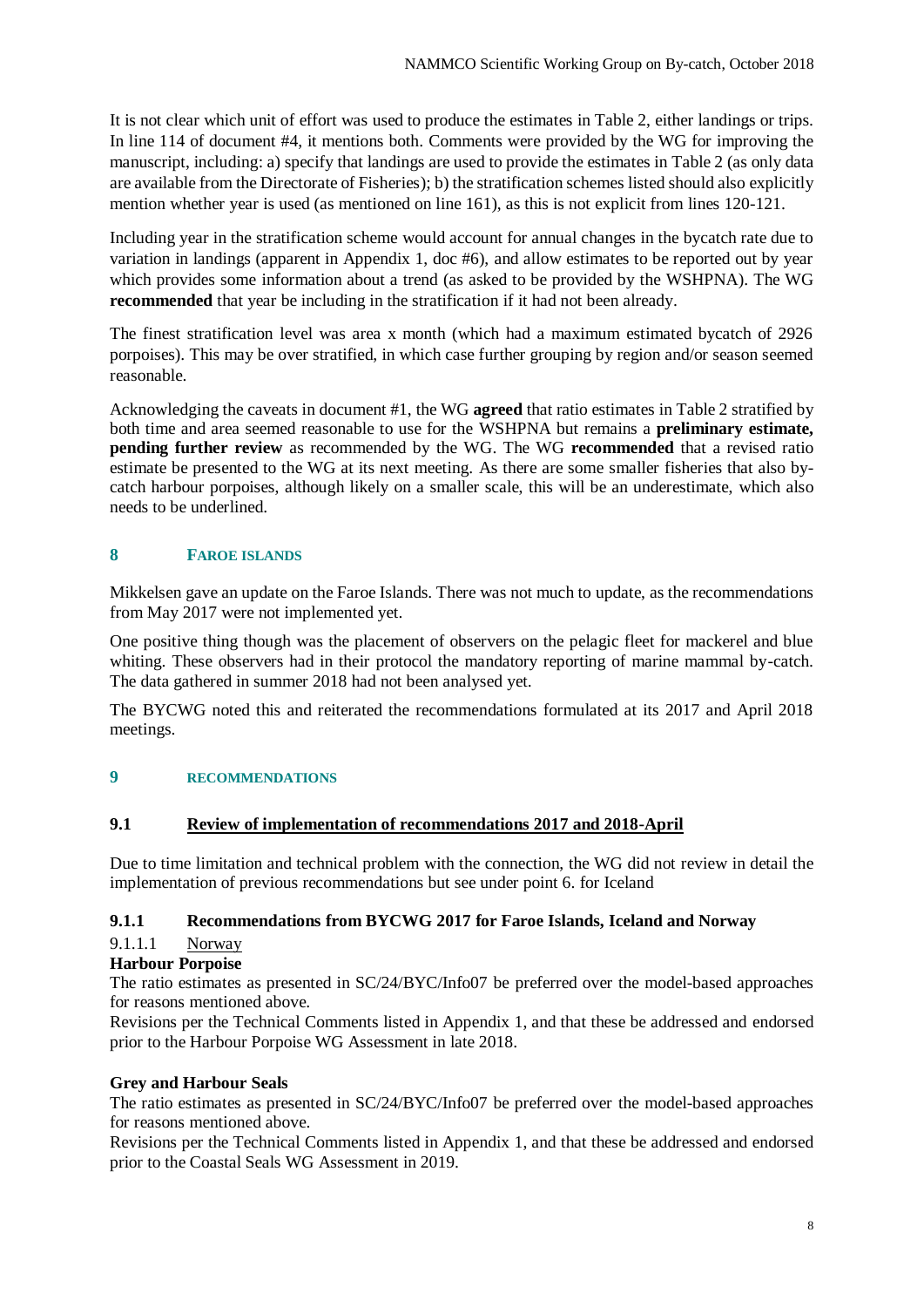In in the mark-recapture estimation approach, analysts consider the implications of different age structures between the tagged, harvested sample and the by-catch sample.

## 9.1.1.2 Iceland

#### **Cod Fishery**

The uncertainty around the estimates be re-evaluated, such as with a bootstrap approach. These revisions should be completed and endorsed by the group prior to the Harbour Porpoise WG Assessment meeting in 2018, and the Coastal Seals WG Assessment meeting in 2019.

Iceland conduct monitoring of the monkfish and Greenland halibut gillnet fishery, as by-catch has been observed in this type of gear in other areas.

#### 9.1.1.3 Faroe Islands

#### **Regarding by-catch reporting**

1.1. Add selection of local marine mammal species to e-logbook design, so species identification can be easily reported.

1.2 Implement a reporting system for vessels below 15 GMT, as also recommended by the previous BYCWG.

## **Regarding by-catch observation**

2.1 Improve reporting of by-catch on pelagic pair trawl fisheries by monitoring vessels in the fleet with an electronic monitoring video system (EM) or onboard observers. Electronic Monitoring might be more cost-effective than an observer scheme, particularly because only 5 vessels operate in the pelagic pair trawl fishery, and likely only a few hours per fishing trip need to be observed and videoed. The use of the EM could also be rotational. These fisheries are difficult to observe due to the high volume of catch and the multi-vessel nature of the fishery, so attention must be given to where the observer or cameras are placed and to the stage of the haul.

2.2 Implement observer coverage in other fleets with potential for by-catch, such as the high vertical opening trawl fleet (6 vessels).

2.3 Review the data already collected by fishery observers on the monkfish fishery during an experimental monitoring of the fishery prior to 2015.

## **9.1.2 Recommendations from BYCWG 2018 (Faroe Islands and Iceland)**

#### 9.1.2.1 Iceland

## **Harbour porpoise – cod gillnet**

- 1.1 Include the 2017 data from the April cod gillnet Survey
- 1.2 Explore the observer data from 2015 and 2017 especially, check if observers recorded harbour porpoise bycatch in other months to check the assumption that porpoises are only "available" in May/June. It would also be helpful to determine the level of observer effort each month.
- 1.3 Provide cod gillnet fishing effort by month. If the effort is very low in the months outside of April-June, then it is likely that the by-catch rate is low as well.
- 1.4 Create a map for cod gillnet by-catch and effort like the one generated for lumpsucker net

#### **Seals – cod gillnet**

2.1 - To provide a map of the fishing effort around Iceland by month to show whether there is high effort in the months outside of April. This would indicate if it is likely that there is bycatch in other months.

2.2 - Seals are by-caught in the lumpsucker fishery in other months, suggesting that they are present and available to be by-caught by the cod gillnet fishery outside of April. Iceland examine these data (i.e. look in which months the fishing fleet reports the by-catch; look whether/where seal presence and the cod gillnet fishery overlap in space and time).

2.3 - Explore for all species using a broader spatial and temporal scheme for stratifying (e.g., include area/region).

#### *Other fisheries*

3.1 - Iceland provide more detail on the amount of observer effort in pelagic trawl fleets which would give more confidence in stating that there is no by-catch in the pelagic trawl fleet.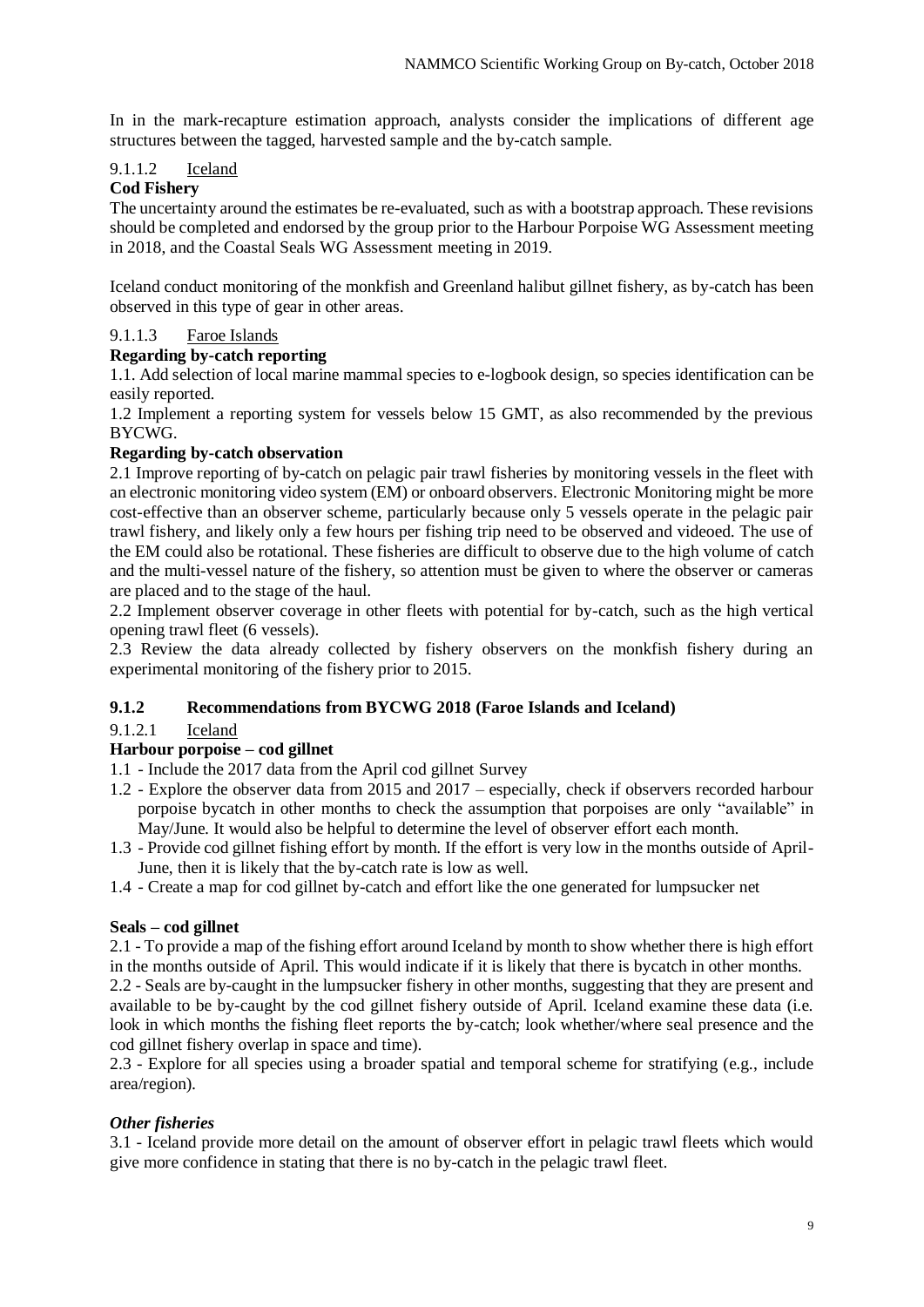3.2 - There is also very high observer coverage in the mid-water trawl fleet (10 vessels), however the WG noted that in other areas it is very easy for observers to miss by-catch events in this type of fishery. Iceland should note this caveat when stating that there is little to no by-catch in this fishery.

## *Lumpsucker fishery – recommendation for future work*

4.1 - The analysis did not show a significant difference between randomly and non-randomly selected inspected vessels, however the data should be further explored. Specifically, whether the difference changes if the analysis uses number of by-catch events rather than number of individuals caught should be investigated (i.e., using a binomial analysis with "catch vs no-catch").

4.2 - It is helpful to continue selecting vessels randomly and keeping track of which vessels are selected randomly/non-randomly.

4.3 - The depth stratification would be improved with more consistent reporting, and an agreed consistent definition of how to report the depth.

4.4 - The stratification of management areas could be improved by examining the management areas with high by-catch versus low by-catch. This could be done by reducing the management areas to these 2 strata, and then by month or quarter. This is mostly a spring fishery (from March/April to July/August) and the by-catch is mainly March–May. Collating the data on fewer strata will both improve the estimate and its precision.

## *Foreign fisheries*

1.1 - Any information that is available on by-catch from foreign vessels be presented to the WG.

1.2 - Iceland provide a description of the coverage and by-catch reports, even if there is none, as it provides more evidence that there is little by-catch risk.

## 9.1.2.2 Faroe Islands

#### *Faroese fisheries*

Repetitions of BYCWG 2017 recommendations.

## *Foreign fisheries*

The WG recommended that any information on observers and reports of by-catch by foreign fleet be presented to the next BYCWG meeting.

## **9.2 New Recommendations for Research**

## **9.2.1 Iceland**

## *Harbour porpoise – cod gillnet*

1.1 – Responses to each set of comments be circulated by Iceland to WG members prior to the next meeting.

1.2 – The bycatch rates be reported by month and statistical areas, be adjusted for availability.

1.3 – Detailed information on the calculations be provided in the next report, rather than the summary format provided, so that the bycatch estimates can be more easily appraised, and recommendations made if necessary.

1.4 – Revised analyses be presented to the next WG meeting

## *Seals – cod gillnet*

2.1 – The report clarifies the stratification scheme and calculation used for seals.

2.2 – The stratified estimates use data from 2014-2017, and the estimates be reported for each stratum.

2.3 – Analyses be presented to the BYCWG at its next meeting.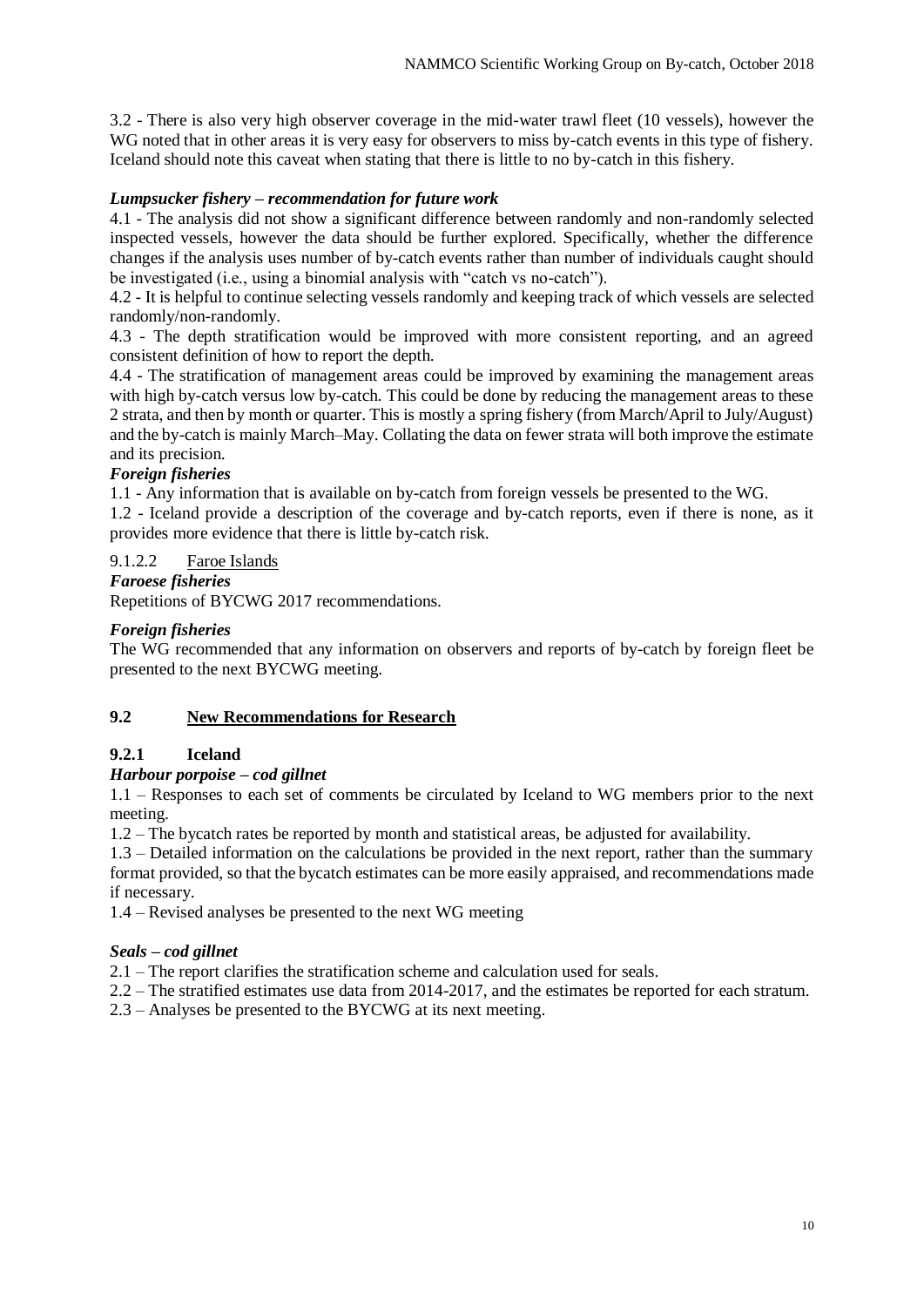# **9.2.2 Norway**

# *Harbour porpoises*

1.1 – Comments submitted to the authors should be addressed in their revisions and responses circulated by Norway to WG members prior to the next meeting.

1.2 – The possibility of including larger vessels in the by-catch estimation be explored.

1.3 – The inter-vessel variation was explored and captured in the stratification and the model if further modelling was performed.

1.4 – The potential bias in the by-catch rate [of excluding of other landings in the net than cod and monkfish] be acknowledged in the manuscript.

1.5 – The missing portion of bycatch (the 16% in other fisheries) be adressed in future analyses, as well as the by-catch in the lumpsucker fishery.

1.6 – Year be including in the stratification if it had not been already.

 $1.7 - A$  revised ratio estimate be presented to the WG at its next meeting.

# **9.2.3 Faroe Islands**

# *Faroese fisheries*

1.1 – Reiteration of recommendations formulated by BYCWG 2017.

# **9.3 New Other Recommendations**

# **9.3.1 Faroe Islands**

*Foreign fisheries*

The WG reiterated its recommendation from April 2018

1.1 – Any information on observers and reports of by-catch by foreign fleet be presented by Faroe Islands to the next BYCWG meeting.

# *Logbook*

The WG reiterated its recommendation from May 2017 and April 2018

2.1 – Add selection of local marine mammal species to e-logbook design, so species identification can be easily reported.

2.2 – Implement a reporting system for vessels below 15 GMT, as also recommended by the previous BYCWG.

# **9.3.2 Iceland**

## *Foreign fisheries*

The WG reiterated its recommendation from April 2018

1.1 – Any information that is available on by-catch from foreign vessels be presented by Iceland to the BYCWG.

1.2 – Iceland provide a description of the coverage and by-catch reports, even if there is none, as it provides more evidence that there is little by-catch risk.

# *Logbook*

2.1 – The species identification on the logbooks be improved, perhaps with a picture of the species at different life stages appearing when the species identification is to be entered in the electronic logbook.

## **10 OTHER BUSINESS**

There was no other business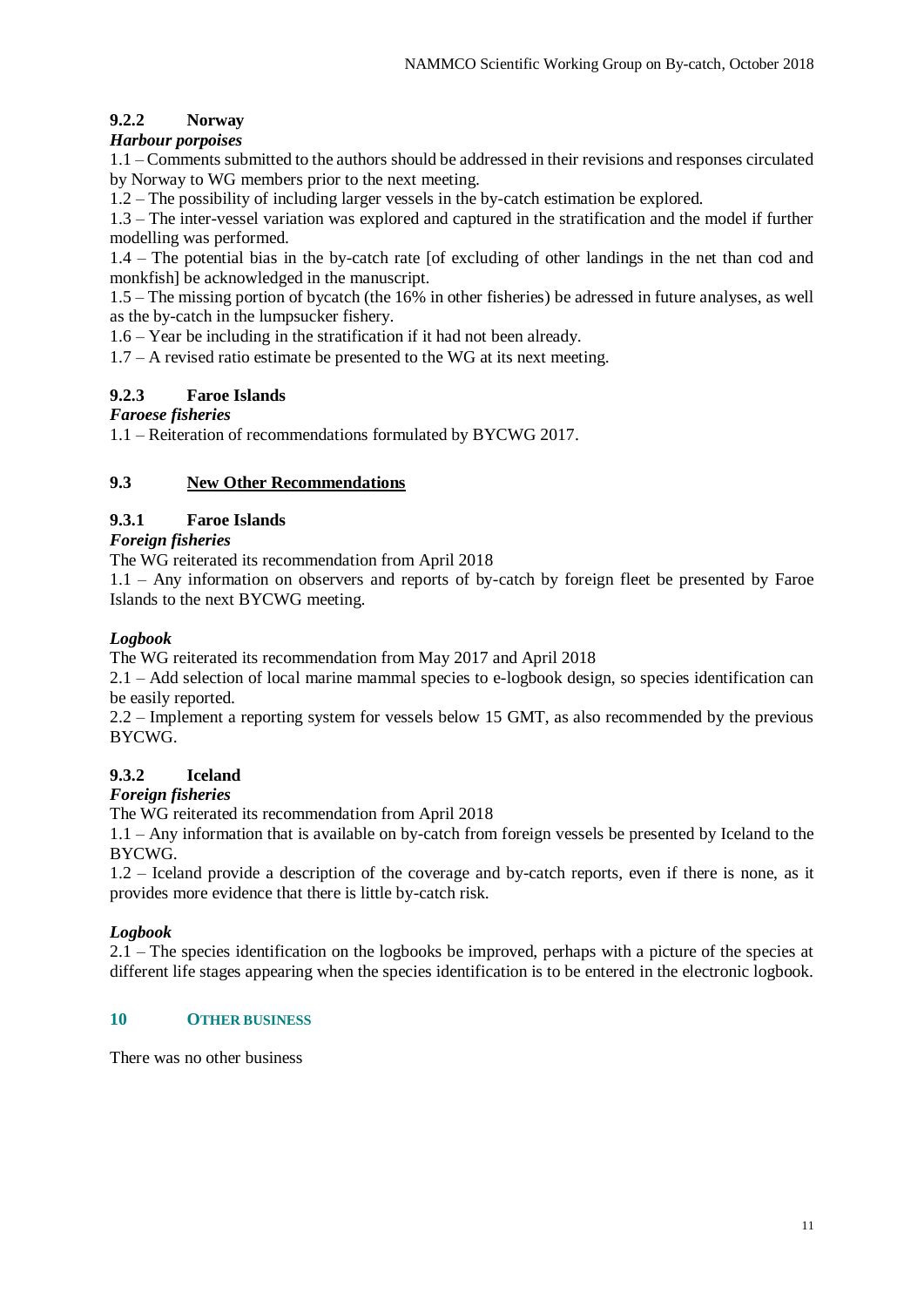#### **11 CLOSING REMARKS, FUTURE STEPS AND ADOPTION OF REPORT**

The Chair thanked everyone for their time and input – and their patience towards the technical challenges, which made communication a bit difficult. She appreciated people efforts and the work made in the documents circulated to the working group, both by the authors and the reviewers. She particularly thanked Northridge, who could not attend the video conference, but provided in advance his thorough comments on the analysis presented in the working documents.

She underlined the nest steps

1. Members of the working group should send any written comments about the working documents to the group, today or tomorrow, to compensate for the difficult communication.

2. Desportes, Enoksen and herself will prepare a draft document about this meeting by the end of this week and circulate to the group for feedback. A quick turnaround for review of the draft report was needed (within a few days) as it is needed for the upcoming meeting of the NAMMCO Scientific Committee.

3. A face to face meeting will be held sometime next year, pending availability of information. A review of a revised Icelandic estimate was however also a possibility.

A preliminary report was accepted by correspondence on November 11 and the final report was adopted on November  $30<sup>th</sup>$ .

#### **References**

Tore Haug, Ari B. Krøyer, Kjell T. Nilssen, Karl I. Ugland, Paul E. Aspholm (1991) Harp seal (*Phoca groenlandica*) invasions in Norwegian coastal waters: age composition and feeding habits, ICES Journal of Marine Science, Volume 48, Issue 3. Pages 363–371. https://doi.org/10.1093/icesjms/48.3.363.

#### **Appendices**

Appendix 1: List of Participants and List of Documents

Appendix 2: Agenda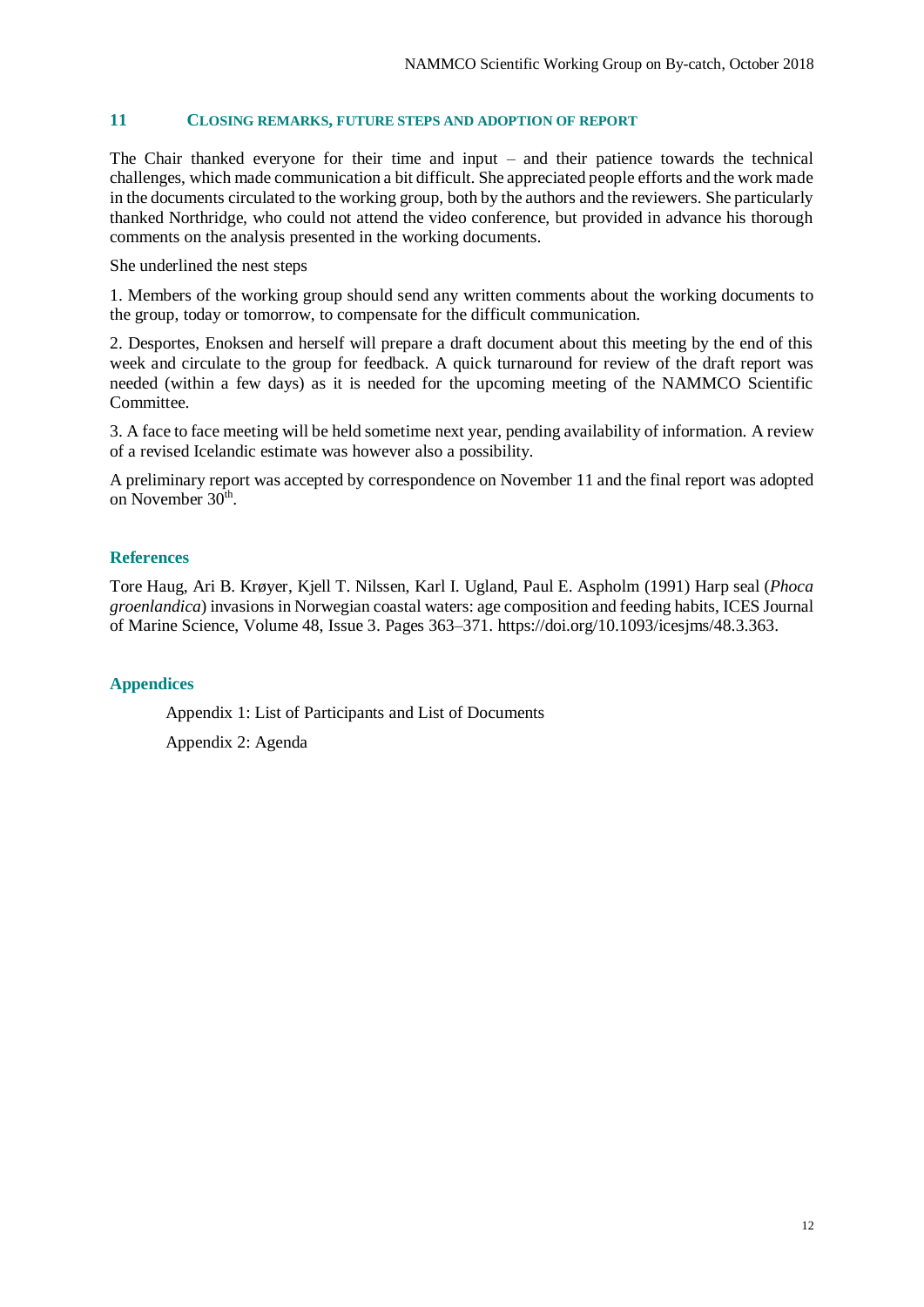Appendix 1

#### **LIST of PARTICIPANTS**

- Thorvaldur Gunnlaugsson (SC, Iceland), Icelandic Marine and Freshwater Research Institute +354 5752080, [thorvaldur.gunnlaugsson@hafogvatn.is](mailto:thorvaldur.gunnlaugsson@hafogvatn.is)
- Marjorie Lyssikatos (External Expert), NOAA/Northeast Fisheries Science Centre, USA [marjorie.lyssikatos@noaa.gov](mailto:marjorie.lyssikatos@noaa.gov)
- Bjarni Mikkelsen (SC, Faroe Islands), Faroese Museum of Natural History + 298 790576, [bjarnim@savn.fo](mailto:bjarnim@savn.fo)
- Kimberly Murray (Chair, External Expert), NOAA/Northeast Fisheries Science Centre, USA +1 508-495-2197, [kimberly.murray@noaa.gov](mailto:kimberly.murray@noaa.gov)
- Guðjón Sigurdsson (Iceland), Icelandic Marine and Freshwater Research Institute [gudjon.mar.sigurdsson@hafogvatn.is](mailto:gudjon.mar.sigurdsson@hafogvatn.is)
- Arne Bjørge (Norway), Norwegian Institute for Marine Research, Oslo [arne.bjoerge@hi.no](mailto:arne.bjoerge@hi.no)
- André Moan (Norway), Norwegian Institute for Marine Research, Oslo [Andre.Moan@hi.no](mailto:Andre.Moan@hi.no)
- Geneviève Desportes (Convenor) & Solveig Enoksen, NAMMCO +47 95021228, [genevieve@nammco.no;](mailto:genevieve@nammco.no) +47 92245790, [solveig.enoksen@nammco.no](mailto:solveig.enoksen@nammco.no)

#### **LIST of DOCUMENTS**

#### **SC/25/BYCWG/01** Draft agenda

- **SC/25/BYCWG/02** List of documents and participants
- **SC/25/BYCWG/03** Bycatch of seabirds and marine mammals in cod gillnets 2013-2017. Short summary for NAMMCO Bycatch working group
- **SC/25/BYCWG/04** Moan et al. Revised and new estimates of bycatch of harbour porpoise (*Phocoena phocoena*) in two Norwegian gillnet fisheries, 2006–2015
- **SC/25/BYCWG/05** Anonym. Clarifications in response to NAMMCOs [BYCWG 2017] technical comments
- **SC/25/BYCWG/06** Anonym. Best estimate for annual harbour porpoise bycatch per area and region 2006-2015 in Norway
- **SC/25/BYCWG/FI01** NAMMCO**.** 2017. Report of the NAMMCO Scientific Working Group on Bycatch, May 2017. Copenhagen, Denmark.
- **SC/25/BYCWG/FI02** NAMMCO**.** 2018. Report of the NAMMCO Scientific Working Group on Bycatch, April 2018. Videoconference.